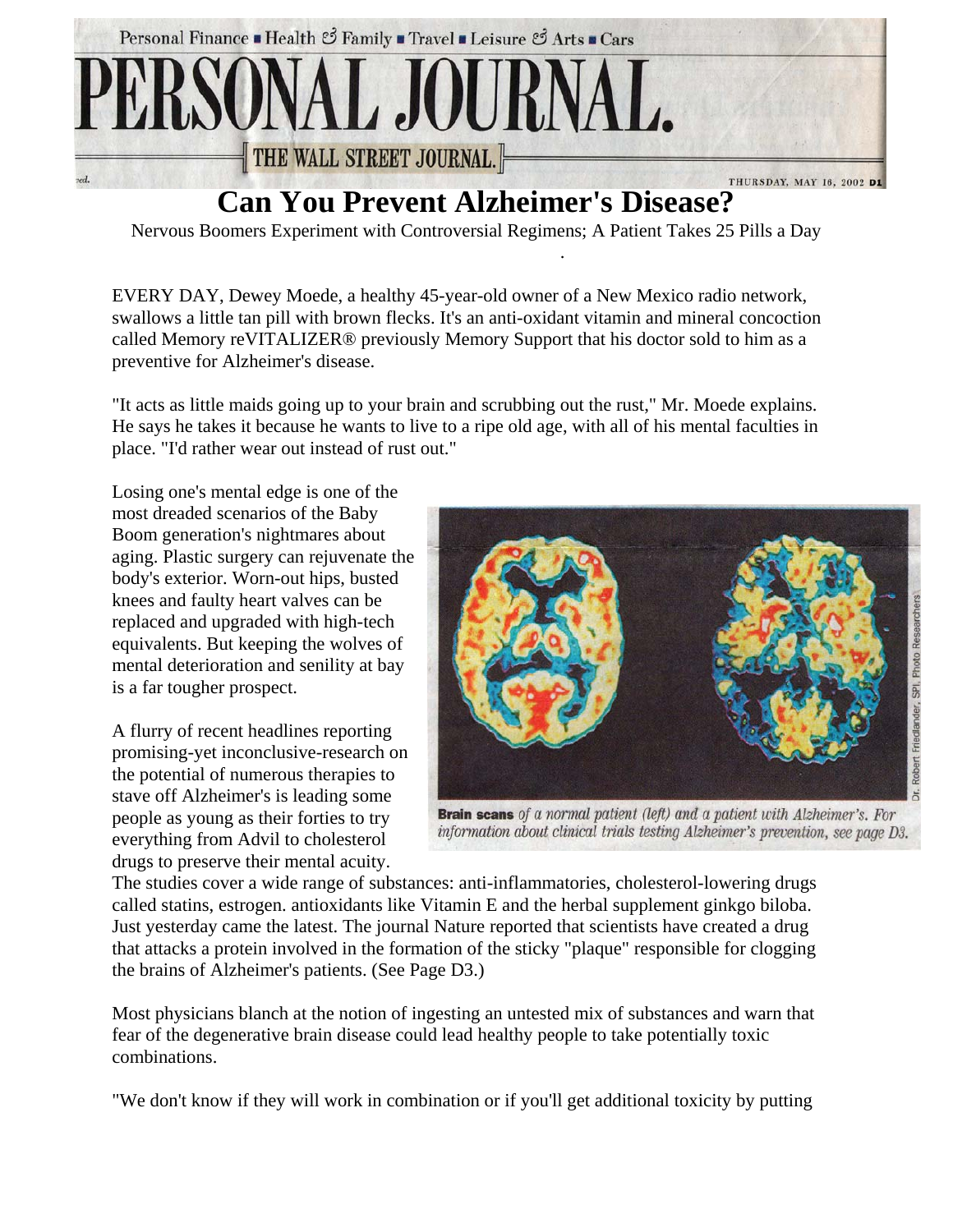them together," warns Bill Thies, vice president of medical and scientific affairs for the Alzheimer's Association, "The impact of multiple medications may do some harm and may not do any good. It's a completely unexplored area."

Nevertheless, prevention is a growing focus of Alzheimer's research. Three clinical trials evaluating prevention therapies, sponsored by the federal National Institute or. Aging, are currently recruiting participants. "We're headed toward prevention rather than treatment after the fact," says Dr. Ronald Petersen, head of the Alzheimer's Disease Research Center at the Mayo Clinic in Rochester, Minn.

There are four million Americans diagnosed with Alzheimer's, according to the Alzheimer's Association, and roughly 19 million people have a family member suffering from the disease, which could make them genetically predisposed to it. Four different genes have been linked to the disease. But having one of them doesn't necessarily mean you'll develop Alzheimer's, just that you might. It's now possible for people to find out if they have an Alzheimer's gene, but predictive genetic testing is usually available only for individuals who have a family member who got the disease before age 60. To date, the federal Food and Drug Administration has approved four medications that temporarily relieve some symptoms of Alzheimer's in diagnosed cases. They are tacrine, donepezil, rivastigmine and galantamine. There are no approved drugs for prevention.

Yet in New York City, a 59-year-old investment adviser who lost his father to Alzheimer's imbibes a daily pill cocktail of prescription drugs, over-the-counter medications and vitamins in his effort to stave off the disease, for which he carries the genetic marker. He ingests 11 pills in the morning and another l4 pills at night, recommended to him by Richard P. Brown, a psychiatrist at Columbia University. The list of pills literally goes from A (Aspirin) to Z (Zocor).

"Once you've seen somebody die of this and losing consciousness of who they are, you want to do something about it even if there is no cure," says the patient who wishes to remain anonymous. He says he isn't worried that what he's taking is unproven to be effective in preventing Alzheimer's. "I'm much more worried about reading that article at age 65 that says I should've started (a preventive regimen) much earlier."

Dr. Brown, his physician, says he has 25 patients between ages of 45 to 65 following a preventive regimen. They include several doctors, investment bankers, lawyers and many business executives who he says "want to get more out of life" for as long as they can.

He has put them on what he calls a "holistic approach" consisting of diet, exercise, vitamins, herbal remedies and prescription medications including, in some cases, cholesterol-lowering drugs. He tailors the program based on the patient's profile. He will even prescribe deprenyl, a medication used to treat Parkinson's disease, to some patients, a drug he says enhances nerve cell function in the brain.

Dr. Brown says knows what he is doing is out of the mainstream but he says he's very upfront with his patients, informing them of the "imperfect state of our knowledge."